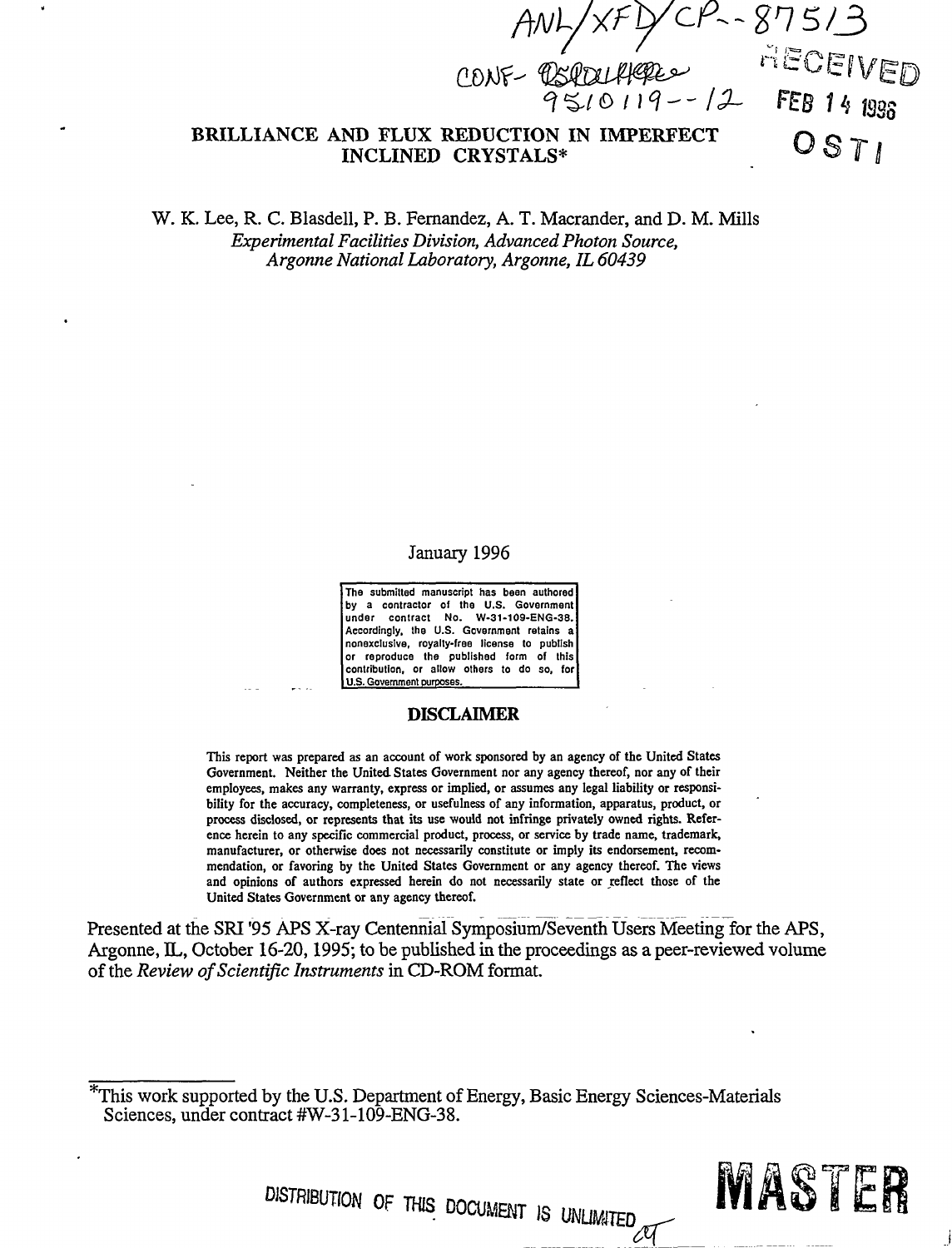# **Brilliance and Flux Reduction in Imperfect Inclined Crystals**

W. K. Lee, R. C. Blasdell, P. B. Fernandez, A. T. Macrander and D. M. Mills *Experimental Facilities Division, Advanced Photon Source, Argonne National Laboratory, Argonne, Illinois 60439* 

(Presented on 19 Oct 1995)

The inclined crystal geometry has been suggested as a method of reducing the surface absorbed power density of high-heat-load monochromators for third-generation synchrotron radiation sources. Computer simulations have shown that if the crystals are perfectly aligned and have no strains then the diffraction properties of a pair of inclined crystals are very similar to a pair of conventional flat crystals with only subtle effects differentiating the two configurations. However, if the crystals are strained, these subtle differences in the behavior of inclined crystals can result in large beam divergences causing brilliance and flux losses. In this manuscript we elaborate on these issues and estimate potential brilliance and flux losses from strained inclined crystals at the APS.

### I. INTRODUCTION

The inclined crystal geometry, as shown schematically in Figure 1, was originally suggested [1,2] as a method of reducing the surface-absorbed power density of high-heat-load x-ray monochromators for third-generation synchrotron sources. Computer simulations [3] have shown that if the crystals are perfectly aligned and have no strains (thermal or mechanical), then the diffraction properties of an inclined, double-crystal monochromator (DCM) should be fairly similar to that of conventional flat crystals; that is, the asymmetry parameter,  $b = kinc.n/k<sub>out</sub>.n \approx -1$  for the inclined crystal. Several synchrotron tests of the inclined geometry have proven that it is indeed an effective method for reducing the thermal strains in single-crystal high-heat-load x-ray monochromators [4,5].

Ray-tracing results [3,6,7], however, have revealed that, under certain conditions, the subtle differences between the inclined geometry and the conventional flat geometry may be significant. In particular, small thermal or mechanical strains can induce a large transverse beam divergence causing large brilliance and flux losses. The object of this paper is to



Inclination angle  $\beta$ 

Fig. 1. Schematic of the inclined crystal geometry elaborate on these issues and to remind potential users of the possible pitfalls of the inclined crystal geometry.

### **II. THEORETICAL DISCUSSION**

To understand the cause of these pitfalls, it is useful to review the essential points of the inclined-crystal geometry. It is assumed here that the reader has some understanding of dynamical diffraction theory [8-11]. This discussion will be based on the approach of Batterman and Cole [10]. With exception of the experimental results, the discussion will use the reference axes as shown in Figure 1.

Figure 2 shows a familiar dispersion surface. For conventional symmetric and asymmetric reflections, a 2-D picture of the dispersion and Laue spheres [11] is sufficient; i.e., the reciprocal lattice vector, H, the crystal surface normal, n, and ALL the wave vectors (incident and reflected, inside and outside the crystal) lie in the same plane (and thus can be drawn on a piece of paper). The waves inside the crystal and the external exit wave, k<sub>out</sub>, are determined by the so-called tie points, which are the intersection of the crystal normal, n, to the dispersion surfaces (for the internal waves) and to the "exit Laue sphere". (The "exit Laue sphere" and "entrance Laue sphere" are defined as spheres of radius  $k = |k_{inc}| = |k_{out}|$  centered at H and O respectively. O is the origin of the reciprocal lattice. For later reference, points A and C in Figure 2 shall be referred to as "entrance" and "exit" points.) However, in the case of the inclined geometry, the normal to the crystal surface, n, lies out of the plane spanned by the incoming wave vector,  $\text{kin}_c$  and  $\text{H}$  (YZ) plane in Figure 2). Thus, the tie points on the dispersion surfaces (which correspond to the internal wave vectors) and the exit point (point C in Figures 2 and 3) will not lie in the YZ plane. Figure 3 shows a 3-D version of the dispersion surfaces. The important thing to note is that the exit beam,  $k_{\text{out}}$ , is now out of the YZ plane. We refer to this out-ofplane effect on the diffracted beam as a "rho-kick" or  $\rho_{refl}$ . It is easy to see that, for a particular inclination angle (or n), the amount of rho-kick is dependent on the incidence angle. As the incidence angle changes, the entrance point moves along the surface of the entrance Laue sphere, causing the exit tie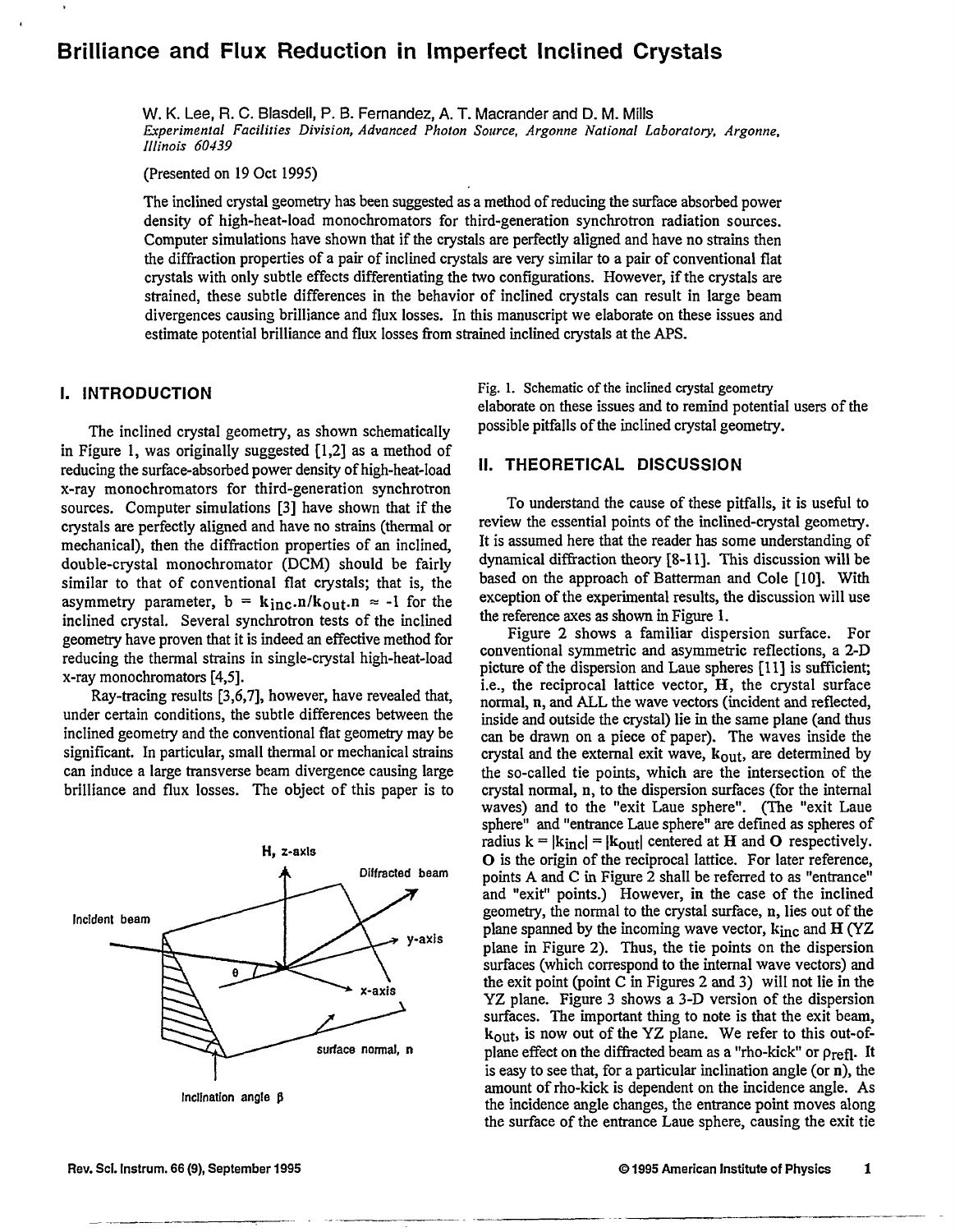

Fig. 2. A typical "conventional" dispersion surface diagram for the general case where n is in the plane spanned by  $H$  and  $k_{\text{inc}}$ , but not necessarily parallel to H. For clarity, only the  $\sigma$ polarization surfaces are shown. For the case drawn here, there is only one tie-point, B.  $k = |k_{\text{incl}}| = |k_{\text{out}}|$ . AO is the (external) incident wave vector,  $k_{inc}$ . B is the intersection of the  $\alpha$ dispersion surface with a vector through A ("entrance point"), parallel to the crystal normal, n. Similarly, C ("exit point") is the intersection of a circle of radius k about H with a vector through A, parallel to the crystal normal, n. BO and BH are the internal diffracted beams,  $K_0^{\alpha\sigma}$  and  $K_H^{\alpha\sigma}$ . Note that  $|K| < k$  due to the index of refraction. CH is the external diffracted beam.



Fig. 3. A 3-D version of the dispersion surface diagram. As in Figure 2, only the  $\sigma$  polarization surfaces are shown. As before, AO is the external incident wave vector, k **in-** B is the intersection of the  $\alpha$  branch of the dispersion surface with a vector through A, parallel to the crystal normal, n. Similarly, C is the intersection of a sphere of radius k about H with a vector through A, parallel to the crystal normal, n. BO and BH are the internal diffracted beams. A, O, and H all lie in the YZ plane (plane of the paper). But now, B and C lie out of the YZ plane. Thus, the external diffracted beam, CH, no longer lies in the YZ plane. Note that the normal, as drawn here depicts an asymmetric inclined (or rotated inclined) geometry. For a symmetric inclined crystal geometry, the normal n, would lie in the ZX plane. In other words, if we had drawn the normal for the symmetric case here, it would be parallel to OH (the projection of n would be parallel to H).

point to move along the exit Laue sphere. By simple geometry, one can easily map out the  $\rho_{refl}$  (rho-kick) dependence on the incidence angle  $\theta_{inc}$ . Figure 4 shows the definition of the rho-kick angle,  $\rho_{refl}$ , and several other angles of relevance to this discussion. The definition of  $p_{refl}$  is similar to that in reference [3].  $\delta \theta_{\text{X}}/1$  is defined as the angle between  $k_{\text{out}}$  and  $k_{\text{out}}$  projected onto the YZ plane. That is,

$$
\delta \theta_{\rm xm1} = \sin^{-1} \left( \frac{k_{\rm out} \cdot \hat{x}}{|k_{\rm out}|} \right). \tag{1}
$$

Figure 5, which is the crux of this paper, shows, for Si(lll) crystals of various inclination angles, the rho-kick dependence on  $\theta_{\text{inc}}$  -  $\theta_{\text{Bragg}}$  for a single reflection. ( $\theta_{\text{inc}}$  is the incidence angle, and  $\widetilde{\Theta}_{\text{Bragg}}$  is the kinematic Bragg angle.) The slopes, which depend on the inclination angle, are almost linear and are almost independent of energy. For an 85° inclined crystal, the slope of the line is about 22, while that for a 78° inclined crystal is about 9.2. Figure 6 shows a plot of  $\theta_{\text{inc}}$  vs  $\theta_{\text{refl}}$  for an 85° inclined Si(111) crystal diffracting at 13.84 keV. We see that, although  $\theta_{inc}$  $\neq \theta_{\text{refl}}$ , the difference is very small. Because  $\rho_{\text{refl}}$  varies almost linearly with  $\theta_{\text{inc}} - \theta_{\text{Rraq},\alpha}$  and  $\theta_{\text{inc}} \approx \theta_{\text{refl}}$ , we can also treat Figure 5 as a plot of the rho-kick from a doubleinclined-crystal monochromator (+/- geometry) versus the  $\theta$ misorientation angle between the two crystals.  $\Delta\theta = \theta 1_{\text{out}}$ .  $\theta$ 2inc =  $\theta$ 1 inc -  $\theta$ 2inc. In other words:

$$
\rho_{{\rm Tefl}} \cong \frac{\text{d}\rho_{{\rm I}ref}}{\text{d}\theta_{{\rm Inc}}} \cdot \Delta\theta \tag{2}
$$

For a set of perfect inclined crystals in the parallel (+/-) geometry, the rho-kick does not present a problem because, by reversibility, the second crystal of the DCM will add its own rho-kick, which exactly cancels out the rho-kick from the first crystal. The doubly diffracted beam will thus still be parallel to the incoming beam,  $k_{inc}$ , although there will be a



Fig. 4. Definition of some relevant angles in the inclined geometry. The p angles are defined as the angle between the yaxis and the appropriate k vector projected onto the XY (or Bragg) plane.  $\beta$  is the inclination angle. The horizontal divergence of the beam is characterized by the angle  $\delta\theta_{\text{xm}}$ . which is the actual 'out-of-plane' angle. Notice that  $\delta\theta_{\text{X}}$  = 1  $p_{refl}$ ; the difference is more pronounced at higher Bragg angles.  $(\delta \hat{\theta}_{xm1}/\rho_{refl}) \approx 0.995, 0.97,$  and 0.87 for 20 keV, 8 keV, and 4 keV, respectively. The ratio is independant of  $\beta$ .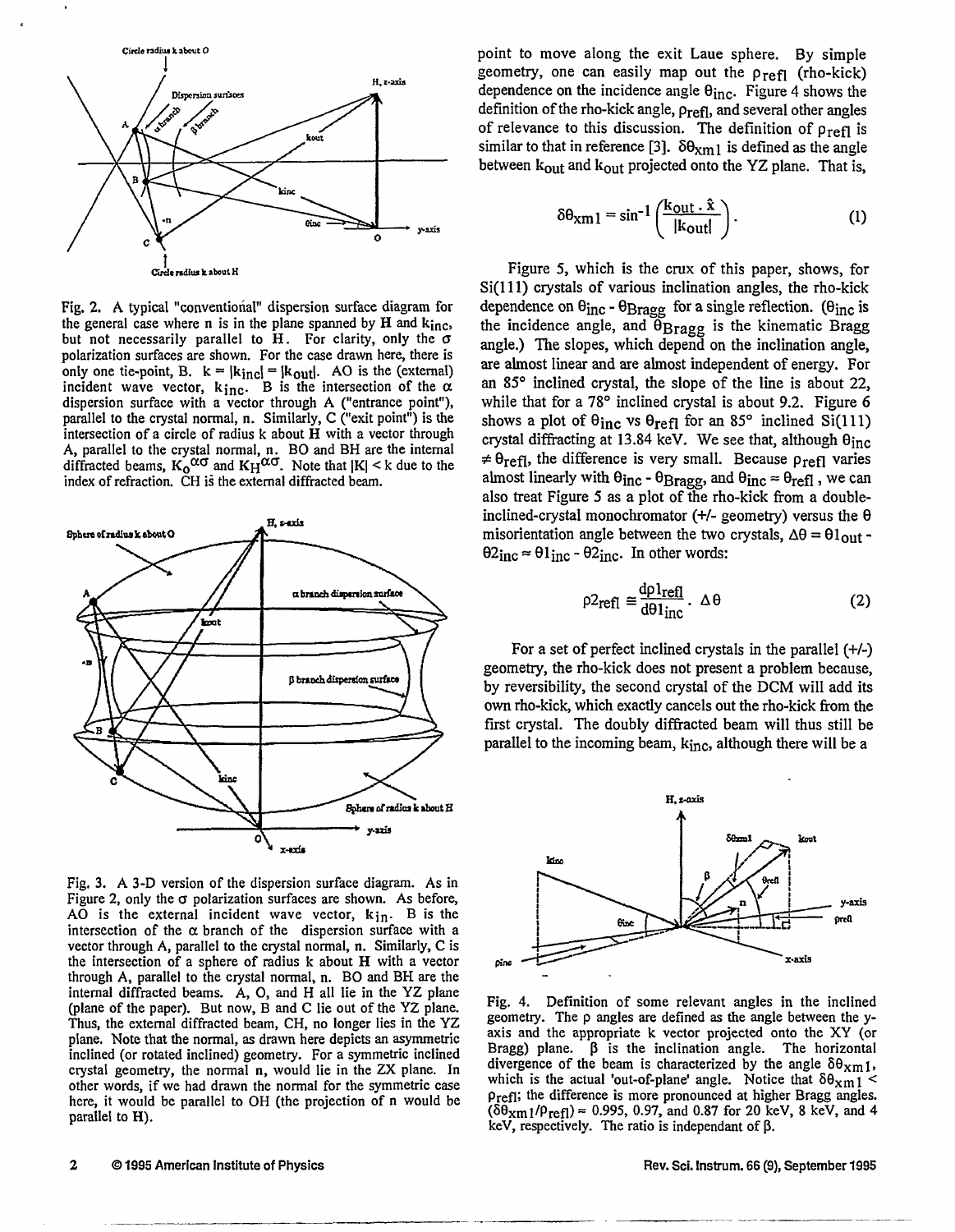

Fig. 5. Plot of  $\rho_{refl}$  versus  $\theta_{inc}$  -  $\theta_{Bragg}$  for Si(111) single reflection for various inclination angles and energies. The incoming beam is highly collimated with  $p_{inc} = 0$ . At the kinematic Bragg angle,  $\theta_{\text{Brage}}$ ,  $\rho_{\text{refl}} = 0$ . As explained in the text, this can also be viewed as a plot of  $\rho_{refl}$  versus  $\Delta\theta$ misalignment between a (+/-) pair of inclined crystals in a DCM.

very slight transverse offset. Due to the extremely high slopes shown in Figure 5, the problem occurs when there is a slight difference between  $\theta 1_{refl}$  and  $\theta 2_{inc}$ . This may occur, for example, if one crystal has fabrication/mounting/thermalinduced strains. Then, the rho-kick from the second reflection will not exactly cancel the rho-kick from the first reflection. Compared to the flat crystal geometry, the effect of these strains are highly amplified (by the values of the slopes in Figure 5) in the inclined crystal geometry. For example, in the case of an 85° inclined DCM, the slope (Figure 5) is about 22. Thus, a  $\theta$  misalignment of 1 µrad between the two crystals would induce a 22 µrad horizontal divergence in the monochromatic beam.



Fig. 6. Plot of  $\theta_{refl}$  -  $\theta_{inc}$  versus  $\theta_{inc}$  for an 85° inclined Si(111) crystal reflecting at 13.84 keV [3]. Although  $\theta_{\text{refl}} \neq \theta_{\text{inc}}$ , the difference is small.

# Rev. Sci. Instrum. 66 (9), September 1995 **Contract Contract Contract Contract Contract Contract Contract Contract Contract Contract Contract Contract Contract Contract Contract Contract Contract Contract Contract Contract**

### **III. EXPERIMENTAL RESULTS**

Several in-house measurements have been made to verify the above simulations. The measurements were performed with a Spellman x-ray generator with a copper anode, operating at 50 kV x 40 mA. A pair of 2 mm x 2 mm slits were placed at the exit window of the Spellman generator to cut down background scattering. A ~8.5-m-long evacuated beam pipe transported the beam to the experimental hutch. A pair of 1 mm x 1 mm slits were placed inside the hutch, near the first crystal. The distance from these defining slits to the source is about 9 m. The measurements were performed with the first crystal scattering horizontally (opposite to the synchrotron and Figure 1) and the second crystal scattering vertically. Rocking curves (RCs) were obtained by rotating the second crystal. (The term "rocking-curve" is used very loosely here as these measurements are very different from the conventional double-crystal rocking curves.) The rocking curves should therefore be sensitive to any rho-kick from the first crystal. Figure 7 shows a schematic of the experimental setup. Note, however, referring to Figure 4, that it is actually  $\delta \theta_{\text{X} \text{m}}$  that gets convoluted into the RC width for the second (analyzer) crystal and not  $\rho_{refl}$ . However, for the 8-keV case, the difference between  $\delta\theta_{\text{X}}$  and  $\rho_{\text{refl}}$  is very small (~3%, see later section). The same second crystal (flat Si(111)) was used in all the measurements. All reflections were from the  $Si(111)$  planes, and the energy was 8.04778 keV ( $CuK_{\alpha,1}$ ) line). The width of the rocking curve is therefore a function of the vertical divergence of the incoming beam, the energy width of the  $CuK_{\alpha'1}$  line, and the Darwin width. Because the horizontal divergence of the beam incident on the first crystal exceeds the Darwin width, the vertical divergence of the beam off the first crystal has a contribution equal to the Darwin width times the magnification factor due to the rhokick effect. The measured RCs are generally Gaussian in shape. The results are shown in Table I.

While detailed simulations of the experiments are still being carried out, some simple interpretations can be made. As mentioned above, the RC widths should be a function of the vertical divergence off the first crystal, the energy width of the CuK $\alpha$ <sub>1</sub> line, and the Darwin width. Every photon reflected by the first crystal must have hit the first crystal at the right angle (Bragg angle plus the small refractive index correction) to within half the Darwin width. Therefore, for the inclined-crystal case, the range of rho-kick from first



Fig. 7. Experimental setup used to verify the  $\rho_{refl}$  simulations. For ease of drawing and clarity, the flat crystal case is shown.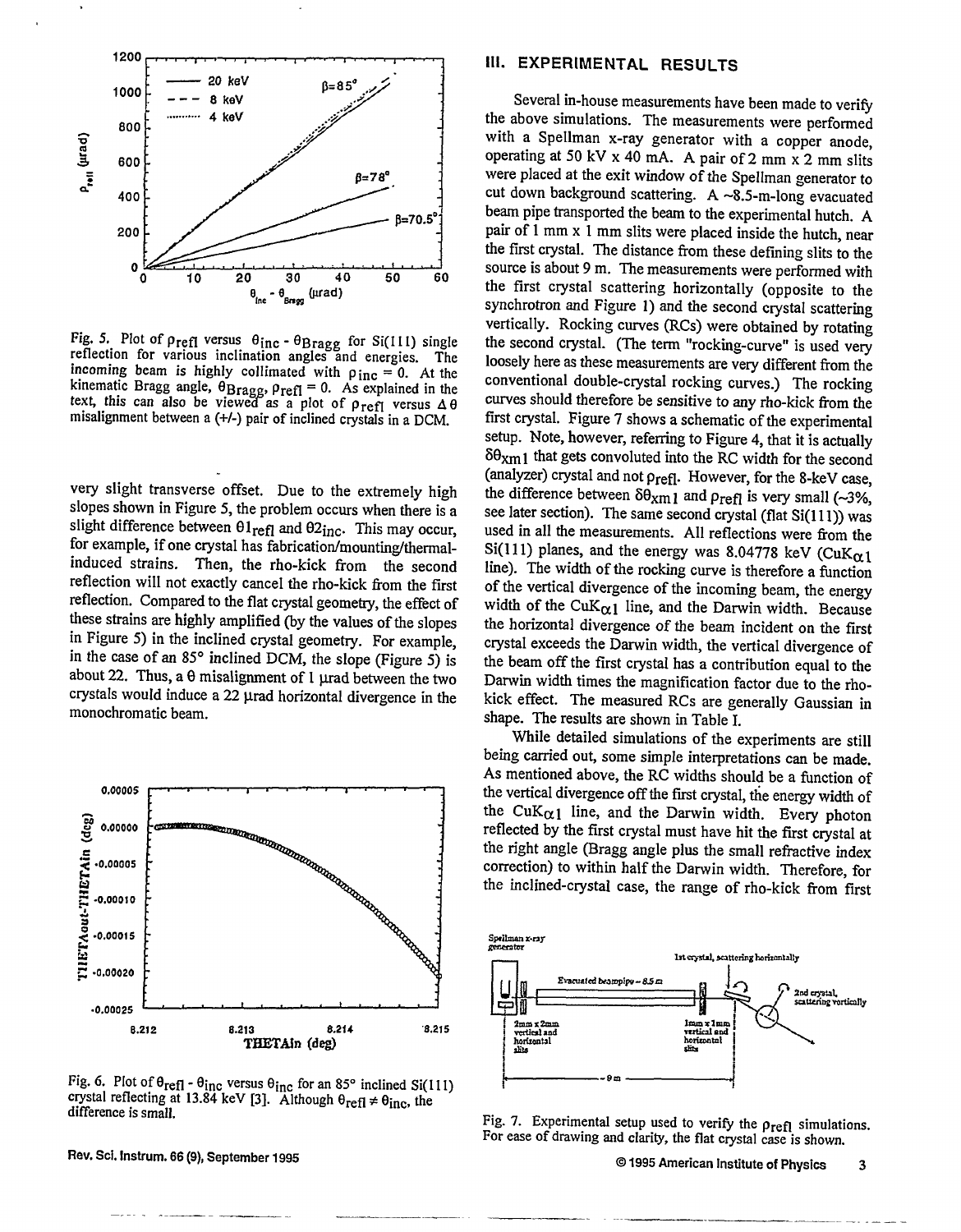Table I: RC width comparisons between flat and inclined first crystal. Setup as shown in Figure 7.

|                         | Flat first crystal -<br>flat second crystal | 85° inclined first crystal -<br>flat second crystal |
|-------------------------|---------------------------------------------|-----------------------------------------------------|
| Measured<br><b>FWHM</b> | $37.6" +/- 2"$                              | $157" + 6"$                                         |

crystal should be about 22 times (slope of the line in Figure 5) the Darwin width  $(6.8") = 150"$ . (The actual value of the  $p_{refl}$  should vary from about 64" to about 214". But because we have an arbitrary zero in the rotation, the RC measurement only records the width of the divergence.) If we assume that the rho-kick adds in quadrature to the measured value for the flat-flat case, we see that the RC for the good inclined crystal should be  $\sqrt{37.6^2 + 150^2} = 155$ ". The measured value was 157". This first set of measurements clearly supports the simulations shown in Figure 5.

For the second set of measurements, a channel-cut first crystal was used, scattering in the horizontal plane. The flat second-crystal analyzer remained the same as for the previous measurements, scattering in the vertical plane. These measurements would better simulate an actual inclined DCM. According to the simulations, if the channel-cut crystal is totally strain free, then we should not see any increase in the vertical beam divergence after the channel-cut crystal. The rho-kick from the second channel-cut reflection would exactly undo the rho-kick from the first channel-cut reflection. On the other hand, if the channel-cut crystal is strained, we should see an increase in the vertical divergence after the channel-cut crystal. The increase in vertical divergence depends on the difference between the angle at which the photon leaves the first reflecting surface,  $\theta_{\text{l}^{\text{out}}}$  and the angle at which the photon hits the second reflecting surface,  $\theta$ 2<sub>inc</sub>. This may occur if the crystal is strained. Using Figure 5, we can predict the amount of rho-kick from an inclined DCM if we know the relative strain between the two crystals.

The channel-cut crystal was fabricated such that it can be used as a normal flat-flat Si(111) channel-cut crystal or as a 70.5° inclined-inclined channel-cut crystal. Measurements were made with the channel-cut crystal in both the flat and the inclined geometries for comparison. As before, rocking curves were measured by rotating the second flat analyzer crystal, scattering vertically. The results of the triple bounce RC (flat horizontal - flat horizontal - flat vertical on one hand, and inclined horizontal - inclined horizontal - flat vertical on the other hand) are shown in Table II. The slope of the rhokick,  $\rho_{refl}$  vs  $\theta_{inc}$  -  $\theta_{Bragg}$  plot for the case of a 70.5° inclined crystal, is about 5.5. (As before, although we are actually sensitive to  $\delta\theta_{\text{X}}$  and not  $\rho_{\text{refl}}$ , the difference between the two is very small at this Bragg angle.)

Again, if we assume that the rho-kick adds in quadrature to the RC width, we see that the inclined channel-cut case has an increased vertical divergence of about  $\sqrt{43^2 - 39^2} = 18$ ". If we assume that this is all due to the rho-kick effect (see discussion below), this suggests that there is  $18/5.5 = 3.3$ " strain in the channel-cut crystal. This is

slightly higher than the measured strain of 2", a value we measured using Mo $K_{\alpha}$  radiation in the flat Si(333) geometry. The ratio  $(3.3/2 = 1.65$  times) can be explained as follows: (1) the strain measurements were performed at a much higher energy (17.5 keV) in the flat Si(333) geometry, (2) the beam footprint on the crystal is larger in the inclined case, and thus the strain as seen by the beam may be larger, (3) the beam is more grazing in the inclined case and is probably more sensitive to surface roughness. For the same reasons (2&3), the increased vertical divergence of 18" should be considered only as an upper limit to the possible rho-kick effect; i.e., the effect of the rho-kick phenomena is very likely less than 18". However, until detailed simulations are performed, this is a good starting point.

Because the difference between the inclined and flat measurements was quite small in the above case, we decided to "rough up" (with 240 grit SiC) the first reflecting surface of the channel-cut to get a bigger effect. The measured strain using MoK $\alpha$  radiation in the flat Si(333) geometry was 13" for the roughened crystal. Comparing the inclined and flat cases, we see that there is an increase of  $\sqrt{141^2 - 69^2} = 123$ " in the vertical divergence of the beam from the inclined channel-cut. As before, if we assume that this is entirely due to the rho-kick effect, we obtain a strain field in the crystal of  $123/5.5 = 22.4$ ". The ratio of this number to the measured strain is  $22.4/13 = 1.72$ , which compares quite well with the similar ratio of 1.65 in the previous measurement.

Finally, in order to confirm that, without strains, the inclined and flat cases should be identical, we etched the channel-cut crystal thoroughly (removed  $\sim 0.006$ " surface material) and checked with  $M \circ K_{\alpha}$  radiation in the flat Si(333) geometry that it is indeed strain free. Then, we repeated the above measurements. In this case, we find that there is no difference in the RC width between the flat channel-cut crystal case and inclined channel-cut-crystal case, as expected.

These measurements clearly support the rho-kick effect simulations as shown in Figure 5.

### **IV. BRILLIANCE AND FLUX LOSS ESTIMATES**

In order to estimate the brilliance and flux losses due to the rho-kick effect described above, a phase space discussion of the source and the effect of the crystal on the phase space is useful. At the APS, the radiation characteristics are dominated by the emittance of the stored positron beam. At energies above 5 keV, the contributions to the beam size and divergence of the x-ray photon beam arising from diffraction limitations can be neglected; i.e., only the particle beam contributions need to be considered. Under these assumptions, the product of the source photon emittances of the APS undulator A can be written as [12]:

$$
\zeta = \varepsilon_{X} \cdot \varepsilon_{Y}
$$
  
=  $\Sigma_{X} \Sigma_{X} \cdot \Sigma_{Y} \Sigma_{Y}$  (3)

 $= (325 \text{ mm})(23 \text{ mrad})$ .  $(86 \text{ mm})(9 \text{ mrad})$   $(1 \text{sigma values})$ .

4 © 1995 American Institute of Physics Rev. Sci. Instrum. 66 (9), September 1995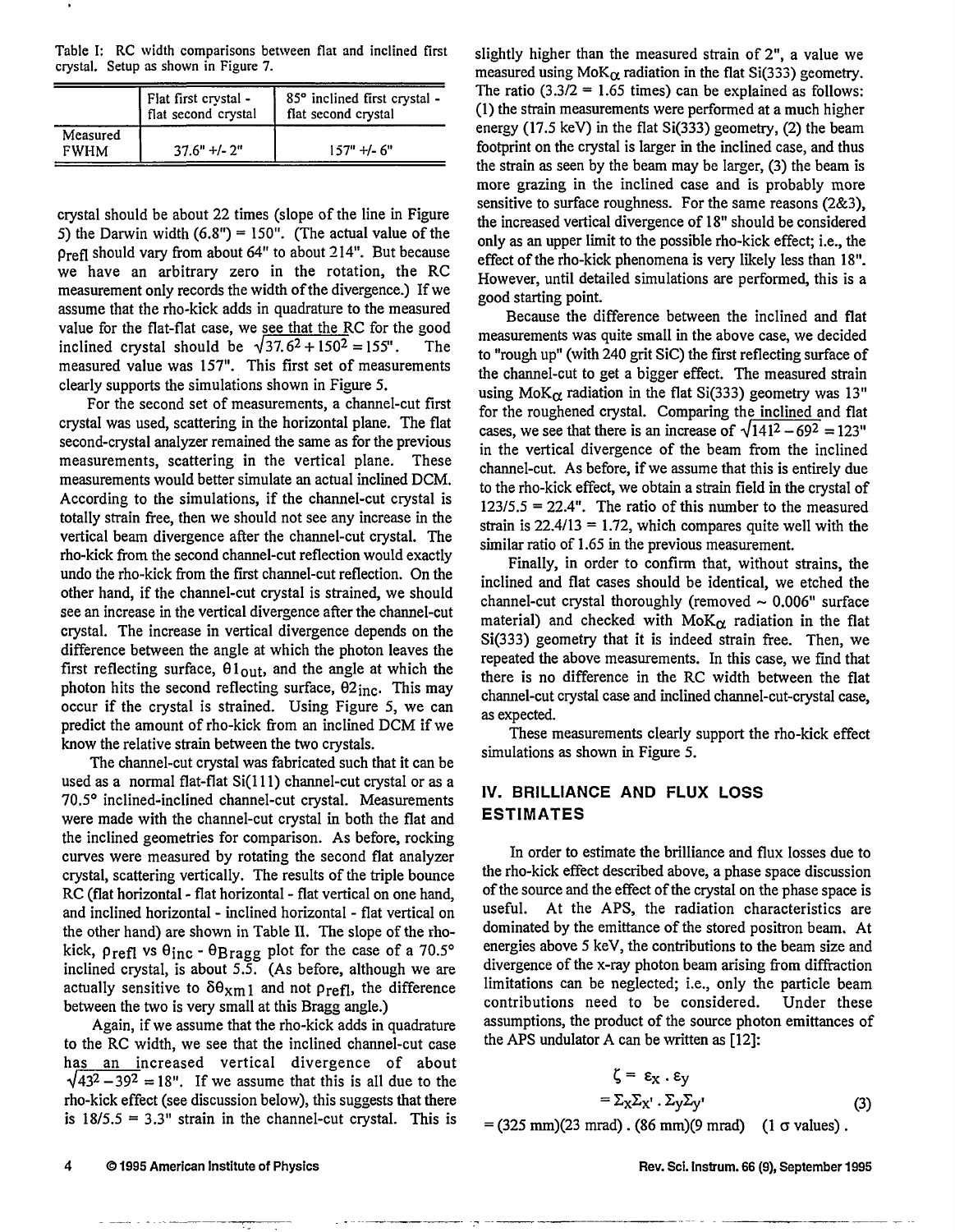Table II: RC width comparisons with a channel cut first crystal in the flat and inclined orientations. Setup is as shown in Figure 7.

| Measured FWHM                                       | flat second crystal | Flat channel-cut first crystal - 70.5° inclined channel-cut first<br>crystal - flat second crystal |  |  |
|-----------------------------------------------------|---------------------|----------------------------------------------------------------------------------------------------|--|--|
| Original channel-cut                                | $39 + 2$ "          | $43 + 2$                                                                                           |  |  |
| First reflection surface<br>roughened with 240 grit | $69 + 4$            | $141 + 9"$                                                                                         |  |  |
| After a long acid etch                              | $40 + 2$ "          | $40 + 2$ "                                                                                         |  |  |

Here  $\epsilon_X$  and  $\epsilon_Y$  are the horizontal and vertical phase spaces emittances,  $\Sigma_X$  and  $\Sigma_Y$  are the horizontal and vertical source photon beam sizes, and  $\Sigma_{X}$  and  $\Sigma_{Y}$  are the horizontal and vertical source photon beam divergences. Figure 8 shows schematically, for a particular wavelength, the vertical phase space at the source with the major axes along the y and y' directions. By the time the beam reaches the nominal position of the first crystal monochromator (Figure 8(b)) the ellipse is significantly stretched out in the y axis. The long major axis of the ellipse is now inclined with a slope

$$
m_{\mathbf{V}} = \frac{1}{d_{\mathbf{m}} \mathbf{1}},\tag{4}
$$

where  $d_{m1}$  is the distance from the source to the center of the crystal. The width of the ellipse at a given value of y' is still characterized by  $\Sigma_y$ , but now the total width of the ellipse is given by

$$
\Delta y = \Sigma_{y'} \cdot d_{m1} \tag{5}
$$

The total height of the ellipse (in y') is still characterized by  $\Sigma_{V}$ , but now the width of the divergence distribution at a given value of y is given by

$$
\Delta y'_{\rm c} = \frac{\Sigma y}{d_{\rm m1}} \quad . \tag{6}
$$

This is the divergence arising from the source size, and it is this quantity that is of use in a discussion about the preservation of brilliance through a crystal. For the APS undulator A with the first crystal at  $d_{m1} = 30$  m, one finds that  $(1 \sigma$  values)

$$
\Delta y'_{\rm c} = 86 \,\mu\text{m}/30 \text{ m} = 2.9 \,\mu\text{rad}
$$
  
 $\Delta x'_{\rm c} = 325 \,\mu\text{m}/30 \text{ m} = 10.8 \,\mu\text{rad}$ ,

where  $\Delta x'_{c}$  is the equivalent quantity for the horizontal phase space.

Ignoring reflectivity losses, for a strain-free symmetric crystal whose Darwin acceptance width is larger than  $\Sigma_{V}$  and whose physical size is larger than  $\Delta y$ , the phase space immediately after the crystal looks the same as the phase space immediately before the crystal. (If the Darwin acceptance width is smaller than  $\Sigma_{V}$  and/or the physical size of the crystal is smaller than  $\Delta y$ , then the phase space ellipse after the crystal will be limited in the y' axis by the Darwin

width and in the y axis by the physical size of the crystal.) If a strain field exists in the crystal that has a distribution of slopes at each meridinal (vertical) point on the crystal



Fig. 8. Schematic drawing of the vertical phase space (shaded ellipse) of the undulator A beam at the source (a) and at the nominal monochromator first crystal position (b) 30 m from the source. Note that the ellipse is stretched in y as the beam diverges. The two open ellipses in (b) schematically show a "mosaic" broadening function, which, if convolved with the beam emittance at each value of y, would significantly increase the area of the ellipse (the emittance) and therefore decrease the brilliance of the reflected beam. Note that the width of this function  $\delta\theta_{\rm ym1}$ must be kept less than or equal to the quantity  $\Delta y'_{c}$  in order that there be no significant brilliance loss. Also note that  $\Delta y'_{\rm c}$  <<  $\Sigma_{V}$ , the source vertical divergence. A similar picture can be drawn for the horizontal phase space.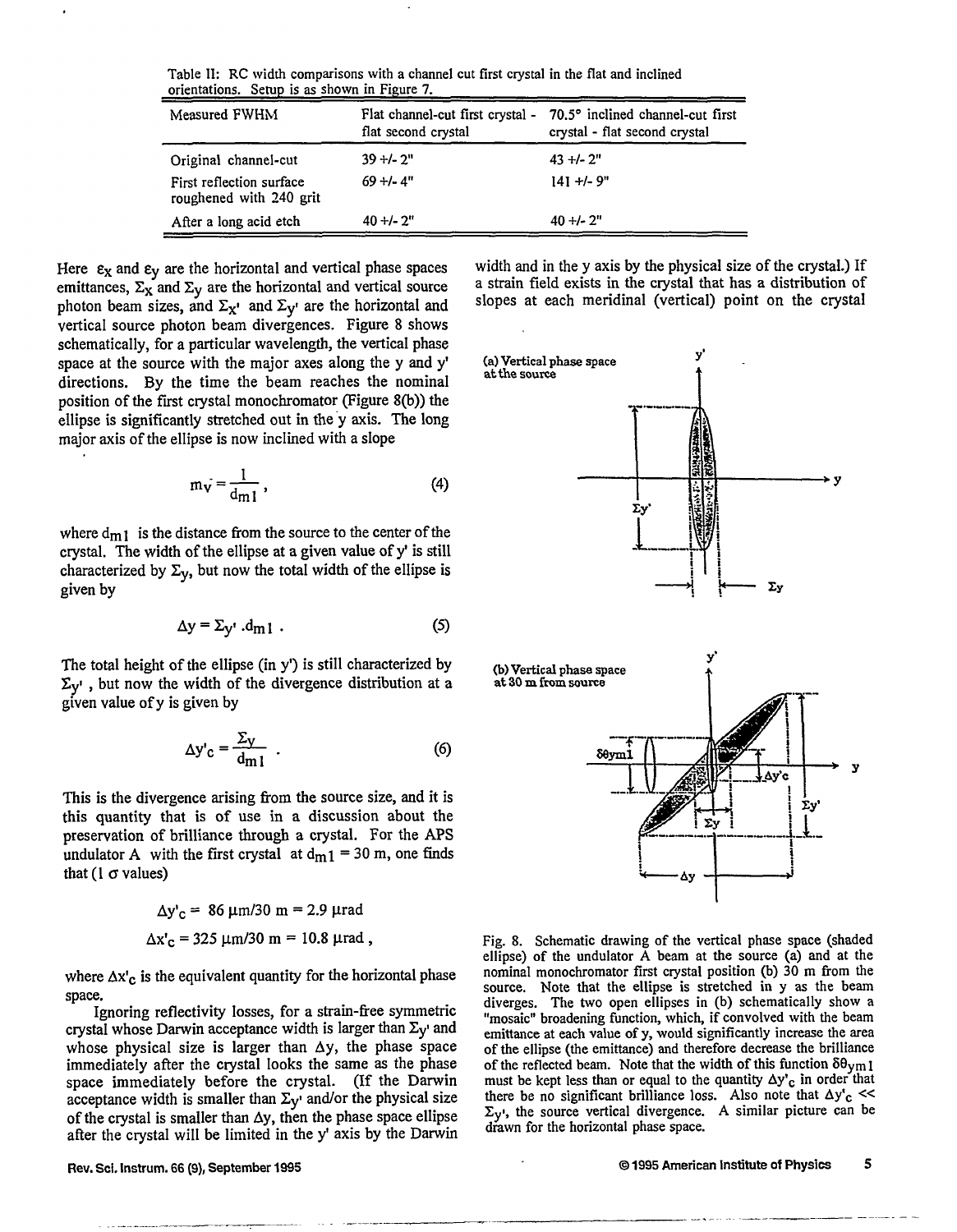characterized by the quantity  $\delta \theta_{\rm yc}$ 1, a smearing of the vertical divergence of the reflected beam at each value of y by  $\delta\theta_{\text{V}}$ (equal to 2  $\delta\theta_{\text{yc}}$ ) for the symmetric case) is produced. Then in order for there to be no significant loss in beam emittance, the condition

$$
\delta \theta_{\text{ym1}} \le \Delta y'_{\text{c}} = \frac{\Sigma y}{d_{\text{m1}}} \tag{7}
$$

must be satisfied. This is schematically represented in Figure 8(b), where the open ellipses (which represent the mosaic broadening function at two y-points) are shown slightly larger than  $\delta\theta_{\text{V}}$  but much narrower than  $\Sigma_{\text{V}}$ . Clearly, if this "mosaic" was present in the crystal, it would noticeably broaden the phase ellipse of the reflected beam.

Assuming that the quantities add in quadrature and that reflectivity losses are negligible, one can estimate the vertical phase space emittance immediately downstream of the monochromator as

$$
\varepsilon_{\text{yml}} \equiv \Delta y \cdot \sqrt{(\Delta y' c)^2 + (\delta \theta_{\text{yml}})^2}
$$
(8)  

$$
= \Sigma_{\text{y'} d_{\text{ml}}} \cdot \sqrt{\left(\frac{\Sigma_{\text{y}}}{d_{\text{ml}}}\right)^2 + (\delta \theta_{\text{yml}})^2}
$$

$$
= \sqrt{(\Sigma_{\text{y}} \cdot \Sigma_{\text{y'}})^2 + (\Delta y \cdot \delta \theta_{\text{yml}})^2}.
$$

A similar expression holds for the horizontal phase space. In general, if the total smearing of the reflected beam vertical divergence (averaged over x at each point y) is characterized by  $\delta\theta_{\text{y}}$ , and the total smearing of the reflected beam horizontal divergence (averaged over y at each point x) is characterized by  $\delta\theta_{\text{X}}$  1, then the product of the reflected beam emittances is approximately

$$
\zeta_{m1} \approx \sqrt{(\Sigma_{X} \cdot \Sigma_{X})^2 + (\Delta x \cdot \delta \theta_{xm1})^2}
$$

$$
\times \sqrt{(\Sigma_{Y} \cdot \Sigma_{Y})^2 + (\Delta y \cdot \delta \theta_{ym1})^2}.
$$
 (9)

The beam brilliance is inversely proportional to the product of the horizontal and vertical beam emittances. The brilliance loss,  $(B_{m1}/B_0)$ , due to the strain field is then

$$
\frac{\mathbf{B}_{\mathrm{m1}}}{\mathbf{B}_{\mathrm{O}}} \cong \frac{(\Sigma_{\mathrm{X}} \cdot \Sigma_{\mathrm{X}}') \cdot (\Sigma_{\mathrm{Y}} \cdot \Sigma_{\mathrm{Y}}')}{\zeta_{\mathrm{m1}}} \tag{10}
$$

For a symmetric flat crystal with a randomly distributed slope error of the crystalline planes of  $\delta\theta_{c}$ <sub>1</sub>, the reflected beam (assuming diffracting in the vertical plane) will have increased vertical ( $\delta \theta_{\text{ym1}}$ ) and horizontal ( $\delta \theta_{\text{xm1}}$ ) divergences given by:

$$
\delta \theta_{\rm ym1} \approx 2 \delta \theta_{\rm c1} \tag{11}
$$

$$
\delta\theta_{\text{X}m\text{I}}(\text{flat crystal}) \approx \sin^{-1}\left(\frac{2\sin\theta\tan(\delta\theta_{\text{cl}})}{1+\tan^2(\delta\theta_{\text{cl}})}\right). \tag{12}
$$

(The above expression for  $\delta\theta_{Xm}$ ) is equivalent to a tilt (or chi) misalignment.) For an inclined crystal, the rho-kick effect adds to the horizontal divergence, and, for the relatively small Bragg angles encountered here, the rho-kick effect will dominate.

Refering to Figure 4, it is perhaps useful to note the small difference between  $\delta\theta_{\rm Xml}$  and  $\rho_{\rm refl}$ . In terms of  ${\rm k_{out}}$ and the reference axes,  $\hat{x}$ ,  $\hat{y}$ , and  $\hat{z}$ :

$$
\rho_{\text{refl}} = \tan^{-1} \left( \frac{k_{\text{out}} \cdot \hat{x}}{k_{\text{out}} \cdot \hat{y}} \right) \tag{13}
$$

$$
\delta \theta_{\rm xm1} = \sin^{-1} \left( \frac{k_{\rm out} \cdot \hat{x}}{|k_{\rm out}|} \right). \tag{14}
$$

The ratio ( $\delta\theta_{\text{xm1}}/\rho_{\text{ref1}} \approx 0.995$ , 0.97, and 0.87 for the Si(lll) 20 keV, 8 keV, and 4 keV cases, respectively. The ratio is independent of  $\beta$ .

Based on our current estimates/measurements of fabrication and thermally induced strains, we can estimate the severity of the brilliance loss for gallium-cooled flat and inclined Si(lll) crystals. With the current methods of crystal fabrication (particularly, the bonding process), the typical strain induced in the crystal is about 6  $\mu$ rad (1  $\sigma$ value) over the entire 4-inch diameter surface. For the thermal-induced strains, we base our estimates on the results of reference [13].

For the flat geometry case:

$$
\delta\theta_{\text{yml}} = 2 \,\delta\theta_{\text{c1}}
$$

 $\delta\theta_{\text{Xm1}} \approx 0.5 \delta\theta_{\text{c1}}$  for Bragg angle of 14.2°.

For the 78° inclined geometry (8-keV) case:

$$
\delta\theta_{\rm yml} = 2 \,\delta\theta_{\rm c1}
$$

 $\delta \theta_{\text{xm1}} \approx 9.0 \delta \theta_{\text{c1}}$ .

For the 85° inclined geometry (4-keV) case:

$$
\delta\theta_{\text{yml}} = 2 \delta\theta_{\text{c1}}
$$

$$
\delta\theta_{\text{xml}} \approx 19.7 \delta\theta_{\text{c1}},
$$

where, as described above,  $\delta\theta_{c1}$  (fabrication) = 6 µrad, and  $\delta\theta_{\rm cl}$  (thermal) = 5.5 µrad for the 85° inclined, 4-keV case and 2.5 µrad for the 78° inclined, 8-keV case.

The effect of the various beam divergences on the beam brilliance for a flat crystal, a 78° inclined crystal (with the APS undulator A first harmonic of 8 keV), and an 85° inclined crystal (with the APS undulator A first harmonic of 4 keV) are shown in Table III. All crystals are Si(l 11), and

6 © 1995 American Institute of Physics Rev. Sci. Instrum. 66 (9), September 1995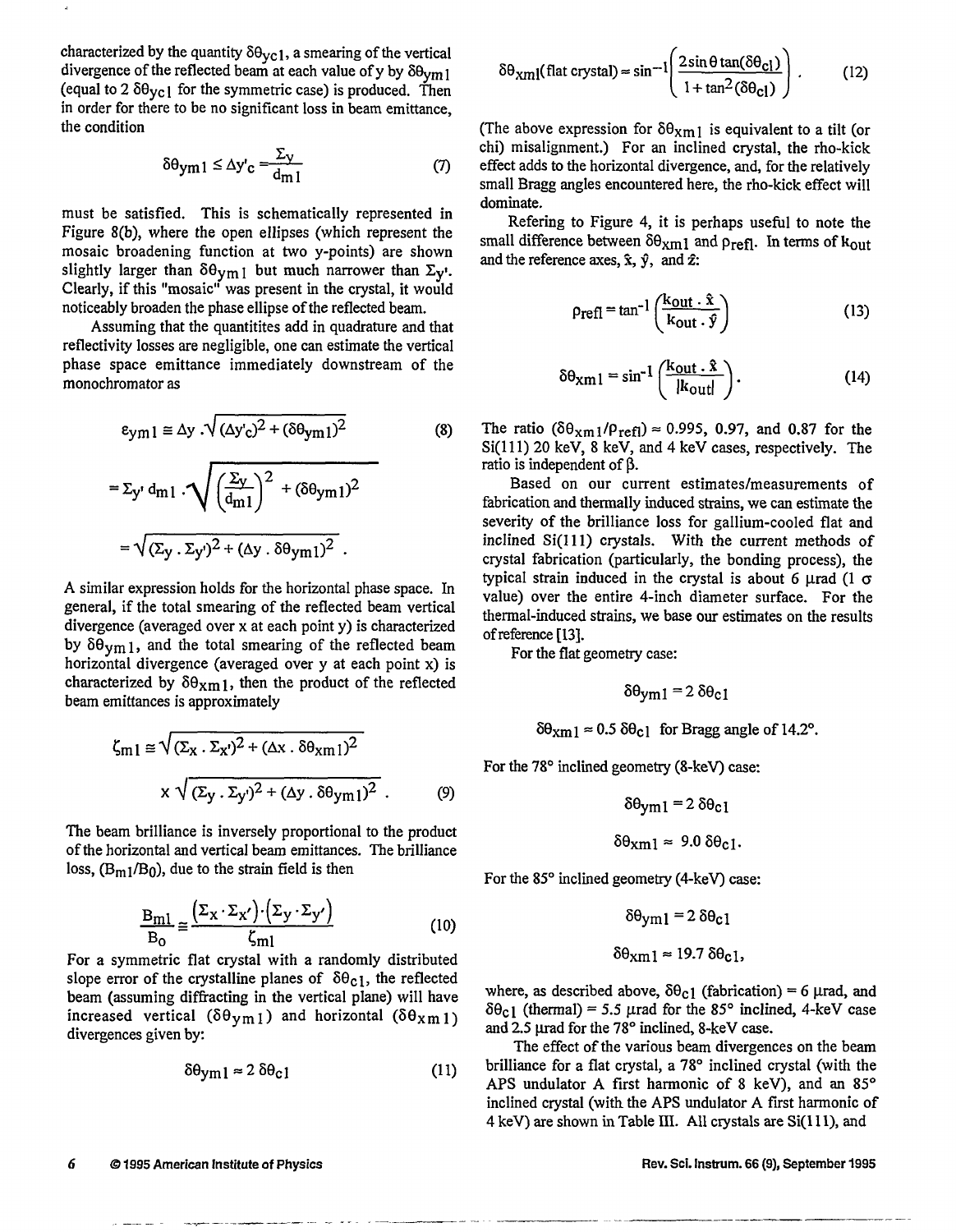| Crystal          | Energy<br>(keV) | Fab. strain<br>(µrad) | Thermal strain<br>(µrad) | Total strain<br>(urad) | $B_{m1}/B_{0}$<br>(fab) | $B_m1/B_0$<br>(thermal) | $B_m1/B_0$<br>(total) |
|------------------|-----------------|-----------------------|--------------------------|------------------------|-------------------------|-------------------------|-----------------------|
| Flat             |                 |                       |                          |                        | 0.22                    |                         |                       |
| $78^\circ$ incl. |                 |                       | 2.5                      | 6.5                    | 0.045                   | 0.22                    | 0.04                  |
| $85^\circ$ incl. |                 |                       | 5.5                      | 8.1                    | 0.021                   | 0.025                   | 0.01                  |

Table III: Brilliance loss,  $(B_m1/B_0)$ , as defined in equation (10), for the case of flat and inclined geometry.

Table IV: Flux loss,  $(F_{m1}/F_0)$ , as defined by equation (17), for the case of flat and inclined geometry.

| Crystal          | Energy<br>(keV) | Fab. strain<br>(µrad) | Thermal<br>strain $(\mu rad)$ | Total strain<br>$(\mu rad)$ | $F_{m1}/F_{0}$<br>(fab) | $F_{m1}/F_{0}$<br>(thermal) | $F_m$ <sub>1</sub> $F_o$<br>(total) |
|------------------|-----------------|-----------------------|-------------------------------|-----------------------------|-------------------------|-----------------------------|-------------------------------------|
| Flat             |                 |                       |                               |                             | 0.83                    |                             |                                     |
| $78^\circ$ incl. |                 |                       | 2.5                           | 6.5                         | 0.54                    | 0.87                        | 0.50                                |
| $85^\circ$ incl. | 4               |                       | 5.5                           | 8.1                         | 0.30                    | 0.33                        | 0.21                                |

the thermal results assume a 100-mA ring current. We assume that the total strain consists of the strains from the fabrication-induced and thermal-induced strains added in quadrature. The brilliance loss estimate for the thermalinduced and total strain, flat-crystal case is not given because there is no data for the expected thermal-induced strain for a flat crystal. (However, it has been calculated that, for a closed-gap situation, with a flat, gallium-cooled crystal oriented for 4-keV Si(l 11) reflection, the temperature on the crystal would approach its melting point!)

Thus, based on our present crystal cooling and fabrication capabilities, the brilliance loss estimates for both inclined crystal cases presented here would appear unacceptable. Comparing the brilliance loss due to the estimated fabrication-induced strains, one sees that a 78° inclined crystal would be 5 times while the 85° inclined crystal would be 10 times worse than the flat crystal. Taking the thermal strains into account, these estimates predict that for the 85° inclined case, the brilliance may be down by a factor of 100 compared to the incoming beam! It is true that the situation would improve somewhat with a lower inclination angle (slope of Figure 5 would decrease). However, unless a better cooling scheme is realized, the lower inclination angle would most likely result in a higher thermal-induced strain. Table III strongly suggests that if brilliance is of importance to the experimenter, and lower fabrication strains are not achieved, then the inclined crystal geometry would not be a good candidate for the high-heatload monochromator. We note that these statements apply to the total (vertical x horizontal) brilliance. Users who are interested only in the vertical part should not be similarly concerned since the extra brilliance losses introduced by the inclined geometry are confined to the horizontal part of the of the overall brilliance.

For the user who is more interested in photon flux (photons/s/mm<sup>2</sup>) rather than brilliance, it is useful to make similar flux comparisons between the flat and inclined crystal geometries. For the APS 1-ID beamline, the monochromator

is at  $d_{m1}$  = 30 m from the source and the monochromatic hutch is at  $d' = 30$  m from the monochromator (60 m from the source). Thus, the undistorted beam sizes, as given in equations  $(3 \& 5)$  are:

$$
\Delta y = \Sigma_{y'} \cdot (d_{m1} + d') = 9 \text{ } \mu \text{rad} \times 60 \text{ m} = 540 \text{ } \mu \text{m}
$$
\n
$$
\Delta x = \Sigma_{x'} \cdot (d_{m1} + d') = 23 \text{ } \mu \text{rad} \times 60 \text{ m} = 1380 \text{ } \mu \text{m} \text{ .}
$$

An estimate for the total beam size at a distance d' from the monochromator, is:

$$
\Delta y_{m1} = \sqrt{\left(\delta \theta_{\text{y}}(1) \cdot d\right)^2 + \Delta y^2}
$$
 (15)

$$
\Delta x_{m1} = \sqrt{\left(\delta \theta_{xm1} \cdot d'\right)^2 + \Delta x^2} \ . \tag{16}
$$

The beam flux is inversely proportional to the beam crosssectional area  $A_0$  and  $A_{m1}$ . Thus, the ratio of the distorted to the undistorted beam fluxes is therefore:

$$
\frac{F_{m1}}{F_0} = \frac{A_0}{A_{m1}} = \frac{\Delta x \cdot \Delta y}{\Delta x_{m1} \cdot \Delta y_{m1}} \tag{17}
$$

Table IV compares the ratio of the distorted to the undistorted beam fluxes ( $F_m1/F_0$ ) for the flat and inclined geometries using equation (17). The beam sizes are computed at a distance of 60 from the source. The monochromator is located at 30 m from the source. As before, the thermal strain data are based on reference [13]. Also, note that equation (17) does not take into account the particle source size.

From Table IV, we see that, although it is less severe than the brilliance loss, the flux loss is significant. For the worst case scenario presented here, the flux loss is by a factor of  $1/0.21 = 4.8$ . Comparing flat and inclined crystals, we see that, as before, the effect of the fabrication-induced strain is worse for inclined crystals.